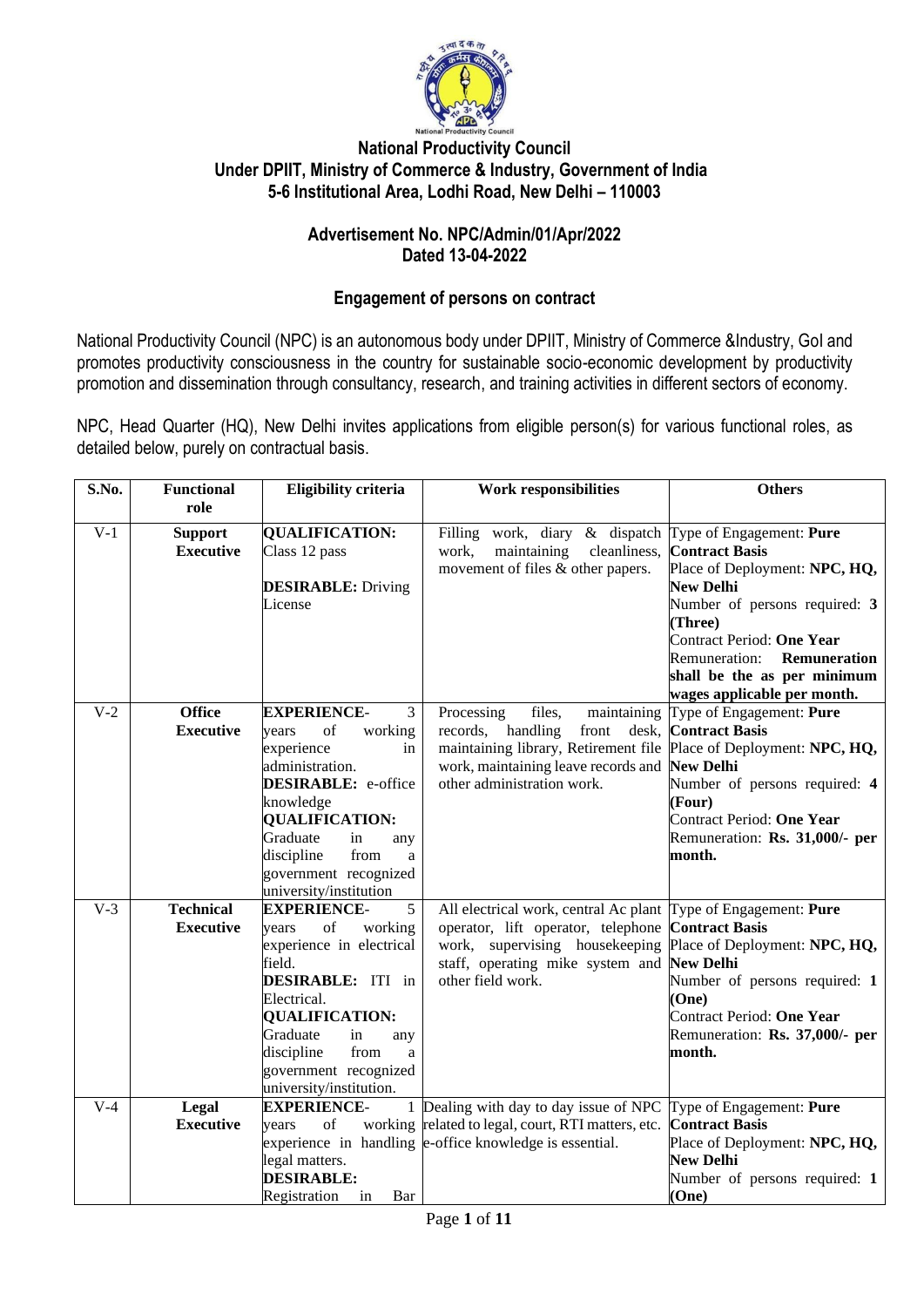| $V-5$ | <b>Consultant</b><br>(Private<br>Secretary)        | e-office<br>Council<br>$\&$<br>knowledge.<br><b>QUALIFICATION:</b><br>Graduate in law from a<br>government recognized<br>university/institution.<br>Employees retired<br>in<br>Level-10<br>Pay<br><sub>or</sub><br>equivalent and above<br>PSU <sub>s</sub><br>from<br>$Govt$ ./<br><b>Bodies</b><br>Autonomous<br>with<br>relevant<br>experience.<br><b>DESIRABLE:</b><br>e-office knowledge. | Routine office works of a private<br>secretary for a senior officer<br>including handling of<br>correspondence, maintaining records<br>including filing and indexing,<br>maintaining file records, attending<br>telephone calls, preparing draft<br>letters/memos and supporting<br>Officer-in-Charge in day to day<br>administrative and office work, etc.<br>e-office knowledge is essential.                                                                                                                                                                                                                                                                                                                                    | Contract Period: One Year<br>Remuneration: Rs. 25,000/- per<br>month.<br>Type of Engagement: Pure<br><b>Contract Basis</b><br>Place of Deployment: NPC, HQ,<br><b>New Delhi</b><br>Number of persons required: 1<br>(One)<br>Contract Period: One Year<br>Remuneration: 50%<br>of<br>last<br>salary drawn (Basic + DA) |
|-------|----------------------------------------------------|------------------------------------------------------------------------------------------------------------------------------------------------------------------------------------------------------------------------------------------------------------------------------------------------------------------------------------------------------------------------------------------------|------------------------------------------------------------------------------------------------------------------------------------------------------------------------------------------------------------------------------------------------------------------------------------------------------------------------------------------------------------------------------------------------------------------------------------------------------------------------------------------------------------------------------------------------------------------------------------------------------------------------------------------------------------------------------------------------------------------------------------|------------------------------------------------------------------------------------------------------------------------------------------------------------------------------------------------------------------------------------------------------------------------------------------------------------------------|
| $Q-1$ | Sr.<br><b>Consultant</b>                           | <b>QUALIFICATION (M</b><br>ax age limit of 65 years<br>Graduate from a govern<br>ment recognized universi<br>ty / institution<br><b>EXPERIENCE</b><br>20 years and above                                                                                                                                                                                                                       | • All transaction related to payments,<br>RTGS, Bank Reconciliation of all<br>NPC Bank accounts at HQ<br>• Preparation of Balance Sheet and<br>annual Report<br>· Imprest account management upto<br>the stage of trial balance.<br>• Processing of all medical claims.<br>• Assistance in Audit.                                                                                                                                                                                                                                                                                                                                                                                                                                  | <b>Type of Engagement</b><br><b>Pure Contract Basis</b><br><b>Place of Deployment:</b><br>NPC-HQ (Delhi)<br>Number of persons required:<br>02 (Two)<br><b>Contract Period: One year</b><br><b>Remuneration:</b><br>Rs.50,000/- per month                                                                               |
| $Q-2$ | <b>Senior</b><br><b>Executive</b>                  | <b>QUALIFICATION:</b><br>M.Com/MBA Finance<br>(Post-graduation) from<br>a government<br>recognized university/i<br>nstitution/CA)<br><b>EXPERIENCE</b><br>01 Sr. Executive<br>Requirement: 03 years<br>01 Sr. Executive<br>Requirement: 05 years                                                                                                                                               | • Checking and processing of TA Bills Type of Engagement<br>for payments, Handling Tour<br>Advance & Misc. Advance<br>payments & Settlement, All project<br>work (expenditure & income<br>maintain in Tally & Project Register Number of persons<br>manually maintain for CAG Audit.<br>All Vendor Payments and create<br>Journal & Payment & TDS voucher<br>in Tally), Handling Transfer TA<br>Bill's, Handling Schedule-2 for<br><b>Balance Sheet.</b><br>• Reconciliation of TDS 26AS<br>(vendors), Fill miscellaneous &<br>specialist charges deposit slip in<br>bank and maintain register,<br>Issuance/extended bank guarantee<br>and its reconciliation, Reconciliation<br>of EMD,<br>• Unclaimed receipt entries in tally. | <b>Pure Contract Basis</b><br><b>Place of Deployment:</b><br>NPC-HQ (Delhi)<br>required:<br>$02$ (Two)<br><b>Contract Period:</b><br>One year<br><b>Remuneration:</b><br>a. For 03 years:<br>Rs.36,000/- per month<br>b. For 05 years<br>Rs.42,000/- per month                                                         |
| $Q-3$ | <b>Accounts</b><br><b>Executive</b><br>(CA Intern) | <b>QUALIFICATION:</b><br>Graduate (B.com) from a<br>government recognized<br>university / institution<br>Desirable: CA Inter<br>pass<br><b>EXPERIENCE</b><br>05 years                                                                                                                                                                                                                          | • Reconciliation of GST input Returns Type of Engagement<br>(GST-2A) with books of HQ in<br>periodical intervals.<br>• Preparation of Depreciation chart of<br>HQ.<br>• Discussion with account personals in Number of persons<br>RDs to resolving Audit queries for<br>further submission to Auditors.                                                                                                                                                                                                                                                                                                                                                                                                                            | <b>Pure Contract Basis</b><br><b>Place of Deployment:</b><br>NPC-HQ (Delhi)<br>required:<br>02 (Two)                                                                                                                                                                                                                   |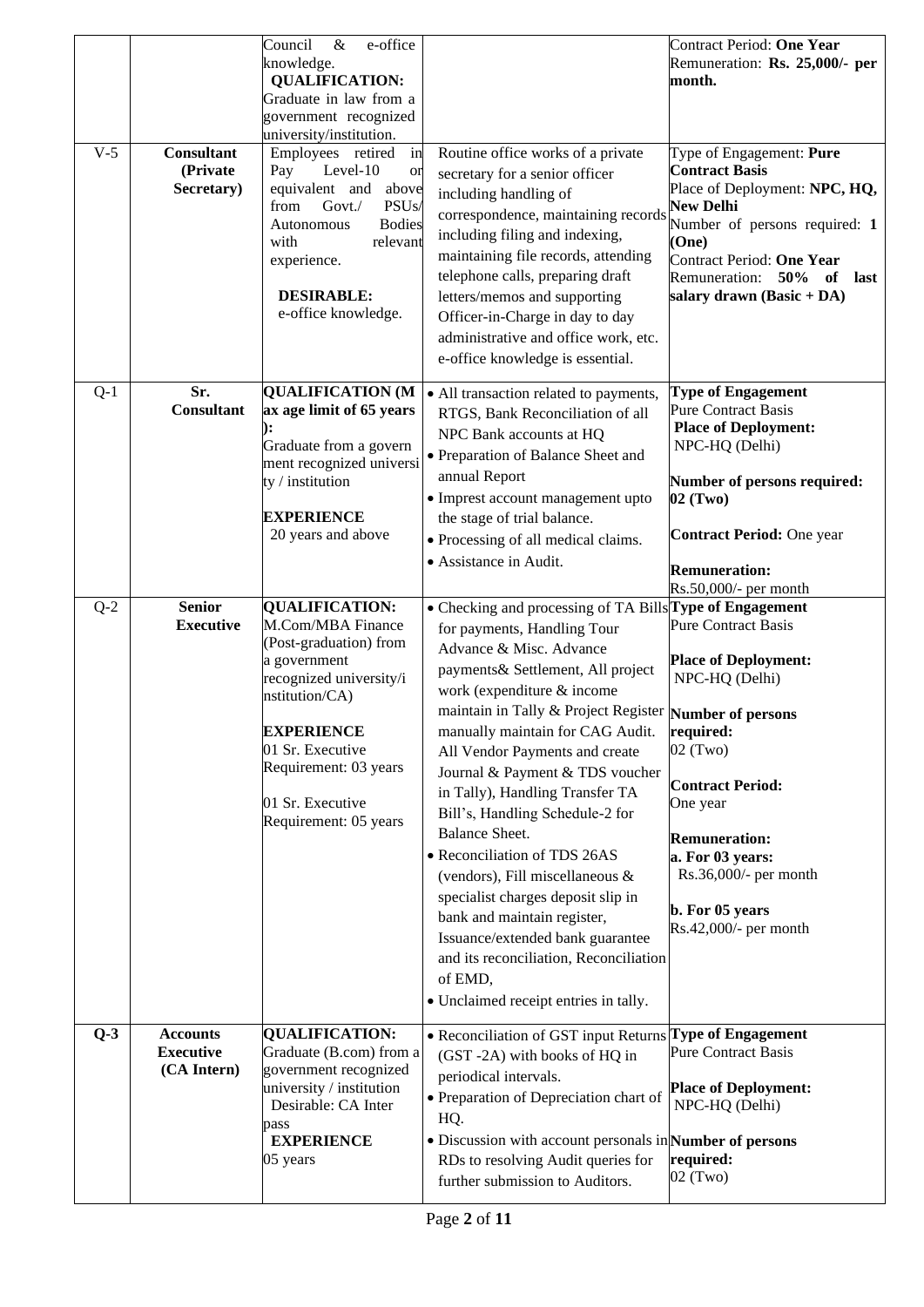|       |                                   |                                             | • Assist in TDS return of HQ.                                            | <b>Contract Period:</b>                                  |
|-------|-----------------------------------|---------------------------------------------|--------------------------------------------------------------------------|----------------------------------------------------------|
|       |                                   |                                             | • Assist in GST return of HQ.                                            | One year                                                 |
|       |                                   |                                             | • Assist in other Audit related                                          |                                                          |
|       |                                   |                                             | miscellaneous work.                                                      | <b>Remuneration:</b><br>Rs.37,000/- per month            |
|       |                                   |                                             |                                                                          |                                                          |
| $Q-4$ | <b>Accounts</b>                   | <b>QUALIFICATION:</b>                       | · Preparation of Invoices for clients,                                   | <b>Type of Engagement</b>                                |
|       | <b>Executive</b>                  | Graduate (B.com) from                       | Issue of Receipts, Tally ERP,                                            | <b>Pure Contract Basis</b>                               |
|       |                                   | government<br>recognized<br>university/     | reconciliation of unclaimed                                              | <b>Place of Deployment:</b>                              |
|       |                                   | institution                                 | statement, monthly GST statement                                         | NPC-HQ (Delhi)                                           |
|       |                                   |                                             | for payment. Maintaining Deposit                                         |                                                          |
|       |                                   | <b>EXPERIENCE</b>                           | Details for all Division wise.                                           | <b>Number of persons</b>                                 |
|       |                                   | 03 years                                    | • Handling Unclaimed Statement.                                          | required:                                                |
|       |                                   |                                             | • Maintaining Expenses details                                           | 01 (One)                                                 |
|       |                                   |                                             | Division/Group wise.                                                     | <b>Contract Period:</b>                                  |
|       |                                   |                                             | • Preparing MIS Reports (includes                                        | One year                                                 |
|       |                                   |                                             | Expenses & Deposits Details of                                           |                                                          |
|       |                                   |                                             | RD's & HQ Division/Group wise)                                           | <b>Remuneration:</b>                                     |
|       |                                   |                                             |                                                                          | Rs. 31,000/- per month                                   |
| $M-1$ | <b>Senior</b><br><b>Executive</b> | <b>Qualification</b><br>Post-Graduation     | • Preparation of waste management                                        | <b>Type of Engagement:</b><br><b>Pure Contract Basis</b> |
|       |                                   | Diploma in Industrial                       | reports with focus on macro and                                          |                                                          |
|       |                                   | <b>Safety Management</b>                    | micro plastic assessment.                                                | <b>Place of Deployment:</b>                              |
|       |                                   |                                             | • Carrying out project-related field<br>visits                           | Delhi (HQ, NPC)                                          |
|       |                                   | <b>Experience</b>                           |                                                                          |                                                          |
|       |                                   | professional<br>years<br>experience<br>in   | · Data analysis and interpretation,                                      | <b>Number of persons</b><br>required:                    |
|       |                                   | environment                                 | graphical presentations using MS-<br>Office Excel                        | $1$ (One)                                                |
|       |                                   | management.                                 |                                                                          |                                                          |
|       |                                   |                                             | • Preparation of water balance<br>diagrams                               | <b>Contract Period:</b>                                  |
|       |                                   |                                             |                                                                          | One year                                                 |
|       |                                   |                                             |                                                                          | <b>Remuneration:</b>                                     |
|       |                                   |                                             |                                                                          | Rs. 42,000/- per month                                   |
| $M-2$ | <b>Technical</b>                  | <b>Qualification</b>                        | · Carrying out project-related field                                     | <b>Type of Engagement:</b>                               |
|       | <b>Executive</b>                  |                                             | visits for audit and plastic waste                                       | <b>Pure Contract Basis</b>                               |
|       |                                   | Graduate in                                 | assessment                                                               |                                                          |
|       |                                   | Engineering from a<br>recognized            | • Data analysis and its interpretation                                   | <b>Place of Deployment:</b><br>NPC (HQ), Delhi           |
|       |                                   | university/institution                      | • Assisting in development of                                            |                                                          |
|       |                                   | preferably B.E (Civil                       | knowledge products, SOPs etc.                                            | <b>Number of persons</b>                                 |
|       |                                   | Engineering)                                | • Use of MS Office.                                                      | required:                                                |
|       |                                   |                                             |                                                                          | $1$ (One)                                                |
|       |                                   | <b>Experience</b>                           |                                                                          | <b>Contract Period:</b>                                  |
|       |                                   | professional<br>years                       |                                                                          | One year                                                 |
|       |                                   | experience<br>in                            |                                                                          |                                                          |
|       |                                   | civil/environment                           |                                                                          | <b>Remuneration:</b>                                     |
| $M-3$ | Project                           | management.<br>Qualification                |                                                                          | 31,000/- Per Month<br><b>Type of Engagement:</b>         |
|       | <b>Executive</b>                  |                                             | • Preparation of survey questionnaires<br>and collection of responses in | <b>Pure Contract Basis</b>                               |
|       |                                   | Graduate from a                             | online/ offline mode.                                                    |                                                          |
|       |                                   | recognized                                  | · Data compilation, data analysis,                                       | <b>Place of Deployment:</b>                              |
|       |                                   | university/institution                      | maintenance of database/records,                                         | NPC (HQ), Delhi                                          |
|       |                                   | preferably bachelor's in<br>commerce stream | developing graphics and designing                                        | <b>Number of persons</b>                                 |
|       |                                   |                                             | and formatting of reports.                                               | required :                                               |
|       |                                   | <b>Experience</b>                           | · Data compilation and analysis of                                       | $1$ (One)                                                |
|       |                                   | professional<br>3<br>years                  | environment clearance conditions                                         |                                                          |
|       |                                   | experience<br>in<br>data                    | · Files management on e-office, use of                                   | <b>Contract Period:</b>                                  |
|       |                                   | management<br>in<br>consultancy             | on-line video meeting platform                                           | One year                                                 |
|       |                                   | assignments.                                |                                                                          | <b>Remuneration:</b>                                     |
|       |                                   |                                             |                                                                          | 31,000/- Per Month                                       |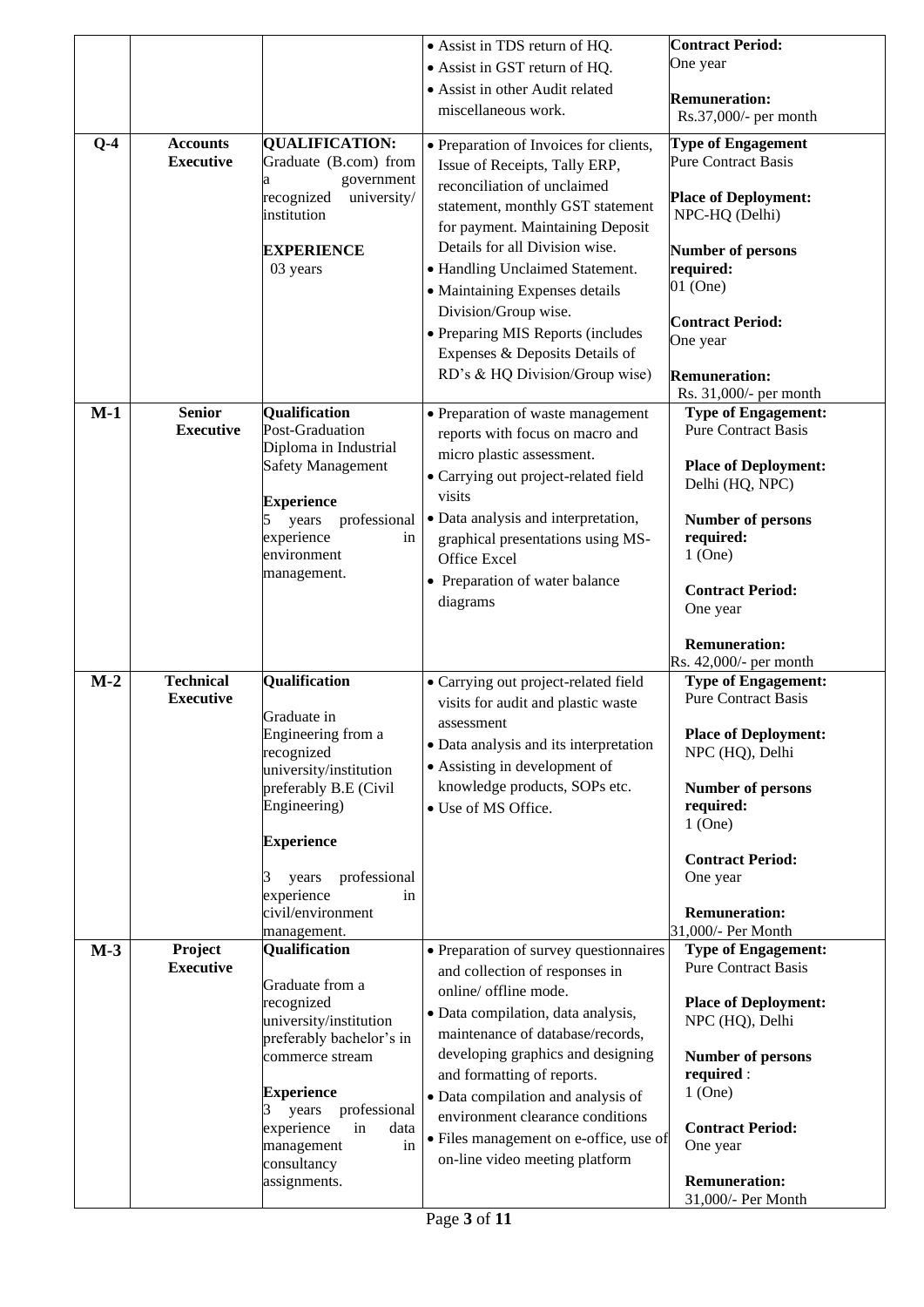| $P-1$ | Project<br><b>Executive</b>          | <b>Qualification:</b><br>B-Tech (Electrical /<br>Mechanical<br>Engineering)<br><b>Experience:</b><br>2 (Two) years<br>professional experience<br>in Energy Audit,<br>Handling various<br><b>Energy Audits</b><br>instruments.                                                                                                                                                            | · Carrying out project-related field<br>visits, identification of concerning<br>parameters for the audit.<br>· Data analysis and its interpretation,<br>comparison of data, big data analysis<br>& trend representation on energy<br>parameters.<br>• Assistance in Preparation of Report.<br>· Proficient in MS Office, Advance<br>Excel<br>• Identifying suitable Tenders/EoIs,<br>RFPs and assisting the group<br>consultants in preparation and<br>submission of the same.<br>• Preparation of RFPs, opening $&$<br>evaluation of bids, presenting the<br>case to the committee members.                                                                                  | <b>Type of Engagement:</b><br>Pure contract basis<br><b>Place of Deployment:</b><br>NPC-HQ (New Delhi)<br><b>Number of persons</b><br>required:<br>2(Two)<br><b>Contract Period:</b><br>1 year<br><b>Remuneration:</b><br>Rs 28,000/- per month                     |
|-------|--------------------------------------|------------------------------------------------------------------------------------------------------------------------------------------------------------------------------------------------------------------------------------------------------------------------------------------------------------------------------------------------------------------------------------------|-------------------------------------------------------------------------------------------------------------------------------------------------------------------------------------------------------------------------------------------------------------------------------------------------------------------------------------------------------------------------------------------------------------------------------------------------------------------------------------------------------------------------------------------------------------------------------------------------------------------------------------------------------------------------------|---------------------------------------------------------------------------------------------------------------------------------------------------------------------------------------------------------------------------------------------------------------------|
| $P-2$ | <b>Technical</b><br><b>Executive</b> | Qualification<br><b>B-Tech (Electrical</b><br>Engineering)<br><b>Experience</b><br>5 (Five) years<br>professional experience<br>in Energy Audit<br>assignments, Water<br>Audit as per CGWA<br>guidelines, Energy<br>efficiency policy projects<br>etc.                                                                                                                                   | • Carrying out project-related field<br>visits, identification of concerning<br>parameters for the audit.<br>• Data analysis and its interpretation,<br>comparison of data, big data analysis<br>& trend representation on energy<br>parameters.<br>• Preparation of water balance<br>diagram, evaluation of various<br>conservation measures.<br>· Proficient in MS Office, Advance<br>Excel                                                                                                                                                                                                                                                                                 | <b>Type of Engagement:</b><br>Pure contract basis<br><b>Place of Deployment:</b><br>NPC-HQ (New Delhi)<br><b>Number of persons</b><br>required:<br>$1$ (One)<br><b>Contract Period:</b><br>1 year<br><b>Remuneration:</b><br>Rs. 37,000/-per month                  |
| $R-1$ | Project<br><b>Executive</b>          | <b>Educational</b><br><b>Qualification:</b><br>Graduate in any<br>discipline from a<br>Government<br>recognised<br>university/<br>institution<br><b>Experience:</b><br>1 year experience<br>in analysis of data,<br>compilation, report<br>preparation,<br>handling of data<br>analysis software,<br>tools; managing<br>customer/client<br>service, call/<br>feedback<br>management etc. | • Taking feedback from the applicants<br>(through audio call/video call/<br>online mode who had recently<br>applied for the license under various<br>rules & regulations on various<br>parameters such as timeliness of<br>approvals, difficulty in application<br>submission, responsiveness etc.<br>• To collect feedback of the<br>applicants/licensee on various<br>complaints against a particular<br>individual, if any, and submit it to<br>client organization.<br>· Compile data, information, feedback<br>of various stakeholders associated<br>with the study and assist in<br>preparation of consolidated report on<br>services provided by user<br>organization. | <b>Type of Engagement:</b><br><b>Pure Contract Basis</b><br><b>Place of Deployment:</b><br>NPC(HQ), New Delhi<br><b>Number of persons</b><br>required:<br>2(Two)<br><b>Contract Period:</b><br>11 months<br><b>Remuneration per month</b><br>Rs. 25,000/- per month |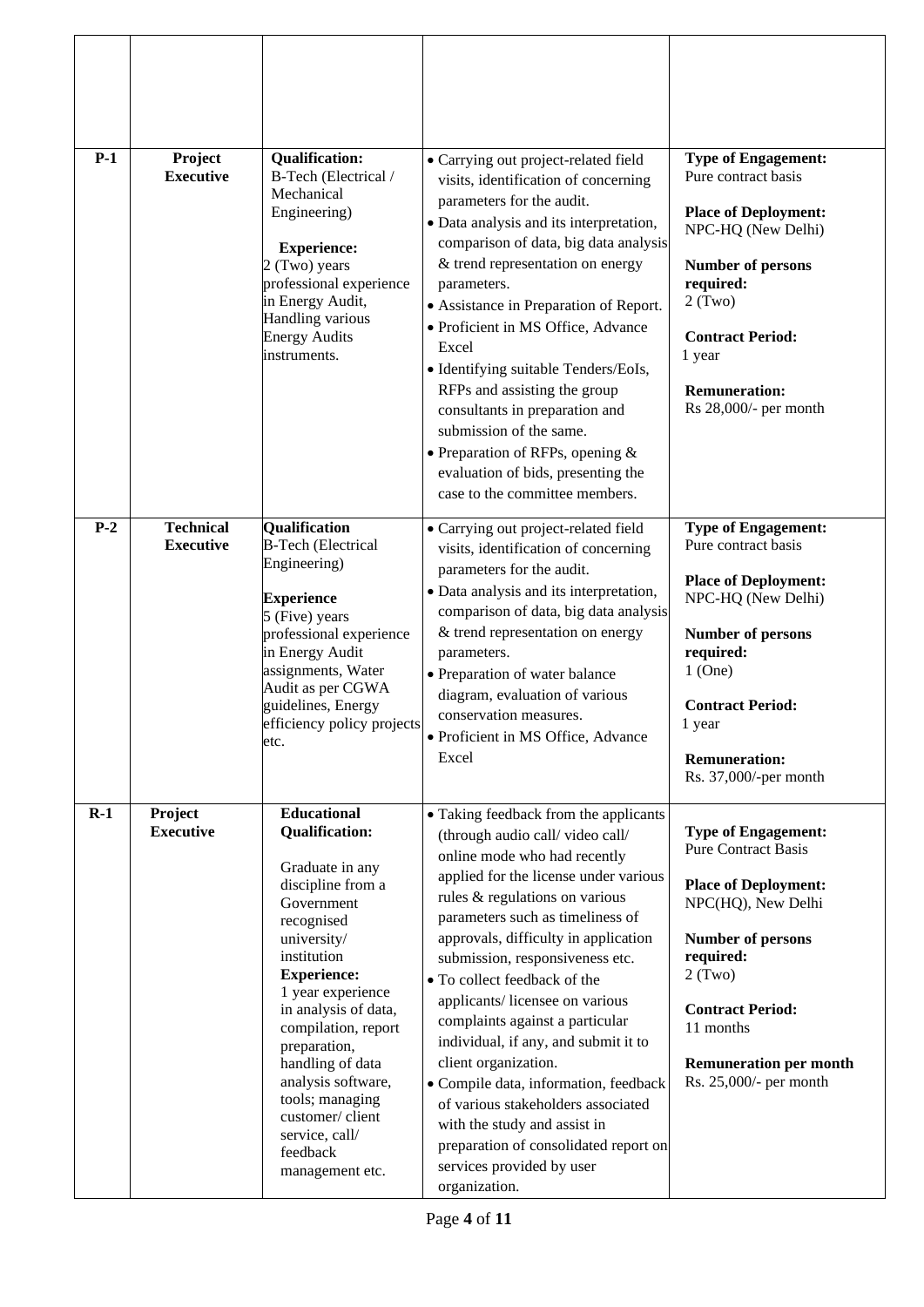|       |                                    | <b>Proficiency in English</b><br>& Hindi (spoken,<br>reading, writing) is<br>preferred.                                                                                                                                                                                                                                                                                  | • Support to Senior Executive and/ or<br>Call Centre Supervisor (NPC<br>consultant) in managing the call<br>centre related work as assigned.                                                                                                                                                                                                                                                                                                                                                                                                   |                                                                                                                                                                                                                                                             |
|-------|------------------------------------|--------------------------------------------------------------------------------------------------------------------------------------------------------------------------------------------------------------------------------------------------------------------------------------------------------------------------------------------------------------------------|------------------------------------------------------------------------------------------------------------------------------------------------------------------------------------------------------------------------------------------------------------------------------------------------------------------------------------------------------------------------------------------------------------------------------------------------------------------------------------------------------------------------------------------------|-------------------------------------------------------------------------------------------------------------------------------------------------------------------------------------------------------------------------------------------------------------|
| $R-2$ | Project<br><b>Executive</b>        | <b>Qualification:</b><br>B.Tech in any discipl<br>ine from a Governm<br>ent recognised Unive<br>rsity/Institution<br><b>Experience:</b><br>2 years of relevant e<br>xperience in implem<br>entation of Industrial<br>Engineering tools, St<br>akeholder consultati<br>on                                                                                                 | • Data collection with respect to job<br>profile of the incumbents<br>• Analytical estimation of workload at<br>various job profiles<br>· Data Analysis<br>• Assist in Report preparation<br>• Preparing power point presentation                                                                                                                                                                                                                                                                                                              | <b>Type of Engagement:</b><br><b>Pure Contract Basis</b><br><b>Place of Deployment:</b><br>NPC(HQ), New Delhi<br>Number of persons required<br>$1$ (One)<br><b>Contract Period:</b><br>4 months<br><b>Remuneration per month:</b><br>Rs. 28,000/- per month |
| $R-3$ | Project<br><b>Executive</b>        | <b>Qualification:</b><br>Graduate in any discipl<br>ine from a Government<br>recognised University/<br>Institution<br><b>Experience:</b><br>3 years of relevant exp<br>erience in the area of d<br>ata analysis & compila<br>tion, co-ordination wit<br>h State Government de<br>partments                                                                               | • Liasioning with State Government<br>officers<br>• Data Cleaning & Management<br>· Advanced statistical Data Analysis<br>in MS Excel<br>• Drafting letters<br>• Preparing power point presentations<br>$\bullet$ Conducting field surveys $\&$<br>stakeholder consultations<br>• Assist in preparation of Survey<br>manual and power point presentation<br>for the workshops<br>• Assist in organising workshops<br>• Visit to State/UTs for handholding<br>the State Government officials in<br>implementation of Statistical<br>methodology | <b>Type of Engagement:</b><br><b>Pure Contract Basis</b><br><b>Place of Deployment:</b><br>NPC(HQ), New Delhi<br>Number of persons required<br>$1$ (One)<br><b>Contract Period:</b><br>11 months<br><b>Remuneration:</b><br>Rs. 31,000/- per month          |
| $R-4$ | <b>Senior</b><br><b>Consultant</b> | <b>Qualification:</b><br>Graduate in any discipl<br>ine from a Government<br>recognised University/<br>Institution<br>Desirable:<br>Masters in Statistics/Op<br>erations Research from<br>a Government recognise<br>d University/Institution<br><b>Experience:</b><br>13 years and above<br>relevant experience in<br>the area of statistical<br>analysis of micro data. | • Exploring analytics options for<br>dashboard<br>· Finalization of Training/workshop<br>modules<br>• Testing of the Mobile Application<br>and Dashboard<br>· Pilot testing of survey methodology<br>• Taking sessions in All India and<br>Zonal workshops                                                                                                                                                                                                                                                                                     | <b>Type of Engagement:</b><br><b>Pure Contract Basis</b><br><b>Place of Deployment:</b><br>NPC(HQ), New Delhi<br>Number of persons required<br>$1$ (One)<br><b>Contract Period:</b><br>04 months<br><b>Remuneration:</b><br>Rs. 65,000/- per month          |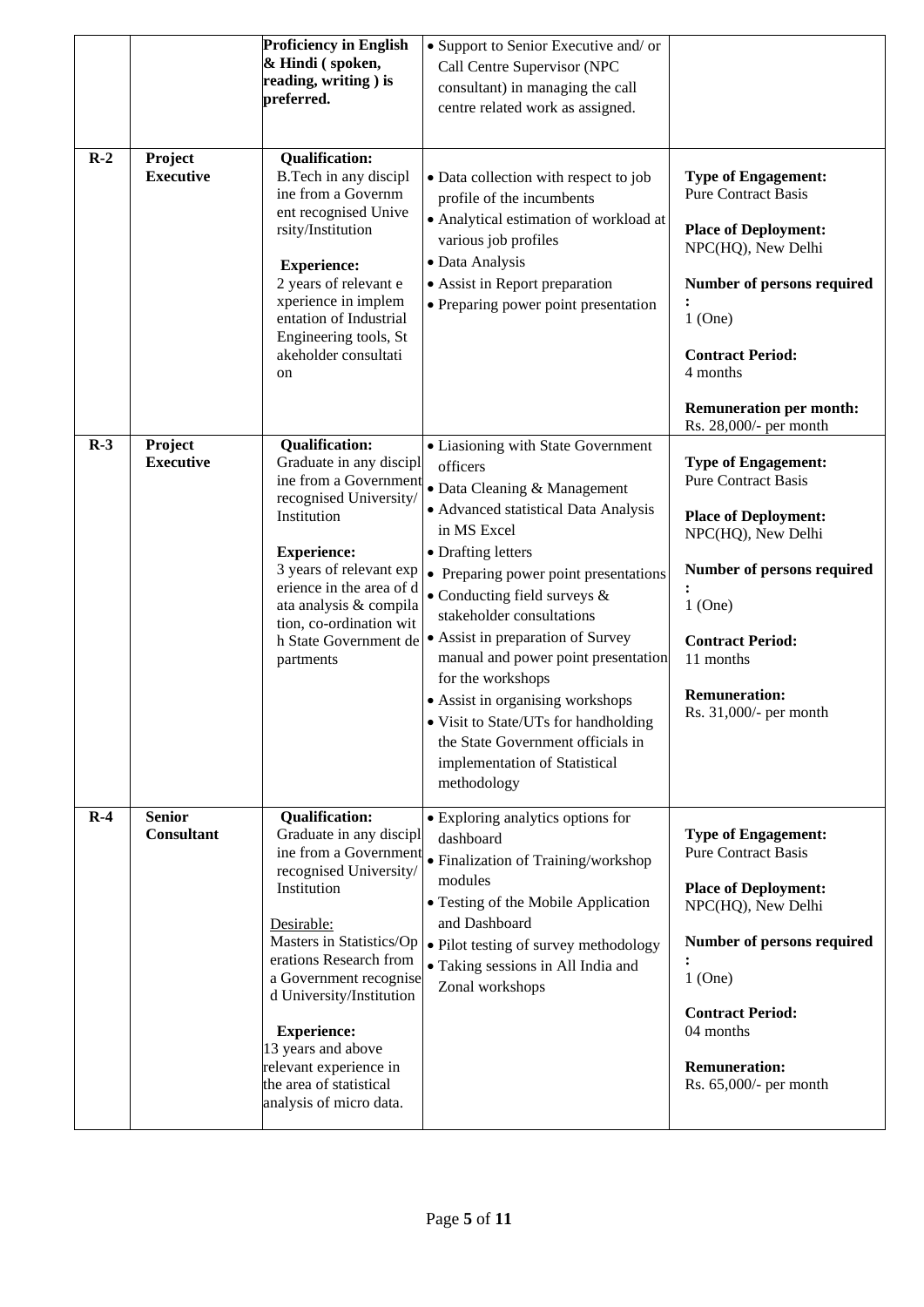| $R-5$ | Project<br><b>Executive</b>       | <b>Qualification:</b><br>Graduate in any<br>discipline from a<br>Government<br>recognised university/<br>institution<br>Desirable<br>B. Tech/M. Tech/<br>MBA(any discipline)<br>from a Government<br>recognised university/<br>institutions<br><b>Experience:</b><br>2 years of relevant<br>experience in the a<br>rea of documentati<br>on and implementa<br>tion of QMS/IMS<br>Systems | • Maintaining status reports of IMS<br>implementation<br>• Support implementing organization<br>in Drafting of IMS Documents and<br>• Support implementing organization<br>in circulation of IMS Documents<br>• Coordination with the Officials of<br>implementing organization<br>• Scheduling of meetings of NPC<br>Experts with officials of<br>implementing organization.<br>• Maintaining Control of records for<br>implementing organization<br>$\bullet$ Creating formats & templates for<br>records of implementing<br>organization for IMS<br>Implementation                                                                                                                                                                                                          | <b>Type of Engagement:</b><br><b>Pure Contract Basis</b><br><b>Place of Deployment:</b><br>NPC(HQ), New Delhi<br><b>Number of persons</b><br>required:<br>$1$ (One)<br><b>Contract Period:</b><br>06 months<br><b>Remuneration:</b><br>Rs. 28,000/- per month |
|-------|-----------------------------------|------------------------------------------------------------------------------------------------------------------------------------------------------------------------------------------------------------------------------------------------------------------------------------------------------------------------------------------------------------------------------------------|--------------------------------------------------------------------------------------------------------------------------------------------------------------------------------------------------------------------------------------------------------------------------------------------------------------------------------------------------------------------------------------------------------------------------------------------------------------------------------------------------------------------------------------------------------------------------------------------------------------------------------------------------------------------------------------------------------------------------------------------------------------------------------|---------------------------------------------------------------------------------------------------------------------------------------------------------------------------------------------------------------------------------------------------------------|
| $R-6$ | <b>Office</b><br><b>Executive</b> | <b>Qualification:</b><br>Graduate in any<br>discipline from a<br>government<br>recognized<br>university/institution<br><b>Experience:</b><br>2 years of relevant<br>experience in<br>Noting/Drafting, MS<br>Office, office<br>istration, co-<br>ordination etc.                                                                                                                          | · Maintaining all files, records,<br>information pertaining to projects,<br>training programme.<br>· Coordinate with client organization<br>for payment/receipt/bills related<br>coordination with regional offices<br>and other sections of NPC.<br>· Maintain leave records, assignment<br>register, expenditure register<br>· Maintain all MIS as required by HQ,<br>and other RDs from time to time.<br>• Any other work as assigned by the<br>Group Head and/or other officers of<br>IE Group from time to time.                                                                                                                                                                                                                                                          | <b>Type of Engagement:</b><br><b>Pure Contract Basis</b><br><b>Place of Deployment:</b><br>NPC(HQ), New Delhi<br><b>Number of persons</b><br>required:<br>$1$ (One)<br><b>Contract Period:</b><br>11 months<br><b>Remuneration:</b><br>Rs. 28,000/- per month |
| 0-1   | <b>Project Executive</b>          | <b>Oualification:</b><br>Graduate in any<br>discipline from a<br>government<br>recognized<br>university/<br>institutional relevant<br>to the work<br>requirement defined<br>by NPC for the<br>Purpose.<br><b>Experience:</b><br>3 years of working<br>experience                                                                                                                         | • Preparations of Notes/letters in E-<br>office platform.<br>· Project related work such as search<br>of new Tenders in websites,<br>Development of Data Entry, data<br>entry, compiling data from<br>secondary sources, other support<br>service activities for the Projects<br>related work, Training related work<br>& Productivity Journal related work.<br>• Co-ordination with NPC Finance<br>Group for generation of participant<br>fee Bills and Receipts.<br>• Training support activities such as<br>liasoning with participants for<br>nomination related issues including<br>participation fee of training<br>programme on regular basis.<br>• Search of new client addresses<br>&sending Email request for getting<br>participants for the training<br>programme. | <b>Type of Engagement:</b><br>Pure contract basis<br><b>Place of Deployment:</b><br>NPC-HQ (New Delhi)<br>Number of persons<br>required:<br>$1$ (One)<br><b>Contract Period:</b><br>1 year<br><b>Remuneration:</b><br>Rs $31,000/$ - per month                |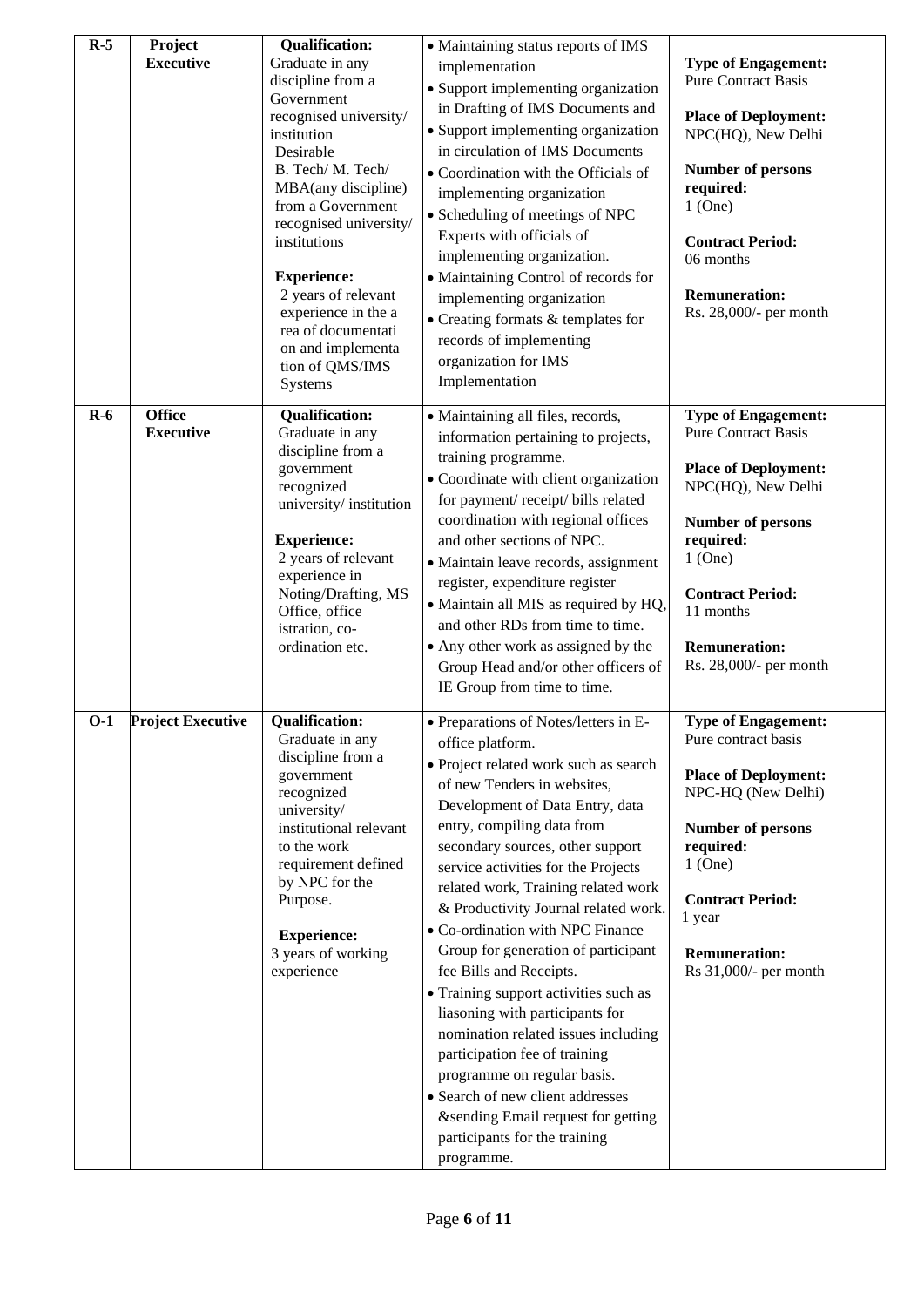|       |                                |                                                         | • Searching of Author contact details<br>from Internet for sending article  |                                                              |
|-------|--------------------------------|---------------------------------------------------------|-----------------------------------------------------------------------------|--------------------------------------------------------------|
|       |                                |                                                         | invitation letters to prospective                                           |                                                              |
|       |                                |                                                         | authors for the special issues of<br>Productivity Journal.                  |                                                              |
|       |                                |                                                         |                                                                             |                                                              |
| $J-1$ | <b>Accounts Executi</b><br>ve  | <b>Qualification:</b><br>Graduate in any<br>$\bullet$   | • The incumbent will be required to<br>execute Account related activities   | <b>Type of Engagement:</b><br><b>Pure Contract Basis</b>     |
|       |                                | discipline from                                         | such as Banking, Taxation, GST,                                             |                                                              |
|       |                                | a recognized<br>university/instit                       | and complete Tally work including                                           | <b>Place of Deployment:</b><br>Kanpur, U.P.                  |
|       |                                | ution                                                   | Cost Category/Cost Center<br>• The incumbent will also be required          | <b>Number of persons</b>                                     |
|       |                                | Recognized<br>٠<br>Certificate of                       | to work as per prevailing General                                           | required:                                                    |
|       |                                | Tally 9.0 ERP.<br><b>Experience:</b>                    | Financial Rules (GFR) of                                                    | $1$ (One)                                                    |
|       |                                | 3 years working                                         | Government of India and NPC's<br>Administrative Instructions.               | <b>Contract Period:</b>                                      |
|       |                                | experience of<br>Tally software.                        | • The person will be required to file                                       | 1 year                                                       |
|       |                                |                                                         | all income tax GST returns                                                  | <b>Remuneration:</b><br>Rs. 25,000/- per month               |
| $K-1$ | <b>Technical Executi</b><br>ve | Qualification: B.E/<br>B.Tech / M.Tech in               | • Administering, managing and                                               | <b>Type of Engagement: Pure</b><br><b>Contract Basis</b>     |
|       |                                | Computer Science (CS) /                                 | maintaining the eOffice instance<br>including deploying latest patches /    |                                                              |
|       |                                | <b>Information Technology</b><br>(IT) / Electronics and | updates whenever provided by NIC                                            | <b>Place of Deployment:</b><br><b>Information Technology</b> |
|       |                                | Communication                                           | eOffice Team.                                                               | Group, HQ, New Delhi                                         |
|       |                                | Engineering (ECE) or<br>equivalent                      | • Configuration and management of<br>VMs/ Servers and Storage at Local      | <b>Number of persons required:</b>                           |
|       |                                | <b>OR</b>                                               | Data Centre (LDC) in accordance                                             | $01$ (One)                                                   |
|       |                                | • MCA / DOEACC<br>('B' or 'C' Level) with               | with eOffice Deployment<br>Guidelines.                                      | <b>Contract Period: 12 Months</b>                            |
|       |                                | specialization in<br>computers or                       | • Master Data (capturing organization                                       | which may be extended<br>depending on requirement            |
|       |                                | equivalent                                              | and employee data) Preparation,                                             |                                                              |
|       |                                | <b>OR</b><br>• M.Sc. in Computer                        | Collection and Submission (for<br>configuration of eOffice instance) &      | <b>Remuneration: 28000</b>                                   |
|       |                                | Science / Information                                   | Master Data Standardization                                                 |                                                              |
|       |                                | Technology/<br>Electronics with                         | • Capturing Basic, Primary,                                                 |                                                              |
|       |                                | specialization in                                       | Secondary & Tertiary Head used in<br>organization for opening of file $\&$  |                                                              |
|       |                                | computers or<br>equivalent                              | File Heads                                                                  |                                                              |
|       |                                | <b>Experience:</b>                                      | • Overall technical responsibility of                                       |                                                              |
|       |                                | Minimum 2 years of                                      | managing eOffice Instance (frontend<br>& Backend)                           |                                                              |
|       |                                | relevant experience                                     |                                                                             |                                                              |
| $A-1$ | Senior Consultant              | Qualification:                                          | • Carry out field study, collect and                                        | Type of Engagement:                                          |
|       |                                | Graduate in Industrial<br>Engineering or                | compile data in MS-excel                                                    | <b>Full Time</b>                                             |
|       |                                | Mechanical                                              | • Review and finalize manpower<br>deployment required for direct and        | Place of Deployment:                                         |
|       |                                | Engineering                                             | indirect functions.                                                         | Tamil Nadu State                                             |
|       |                                | Postgraduate in Industrial                              | Desirable Qualification: • Prepare reports and Power-Point<br>presentations | Number of persons<br>required: 01 (One)                      |
|       |                                | Engineering or                                          |                                                                             |                                                              |
|       |                                | Mechanical<br>Engineering                               |                                                                             | <b>Contract Period:</b>                                      |
|       |                                |                                                         |                                                                             | Three months (May 2022 to                                    |
|       |                                | <b>Experience:</b><br>(Maximum age limit 65             |                                                                             | Jul 2022)                                                    |
|       |                                | years) - 13 years and                                   |                                                                             |                                                              |
|       |                                | above;                                                  |                                                                             | Remuneration:                                                |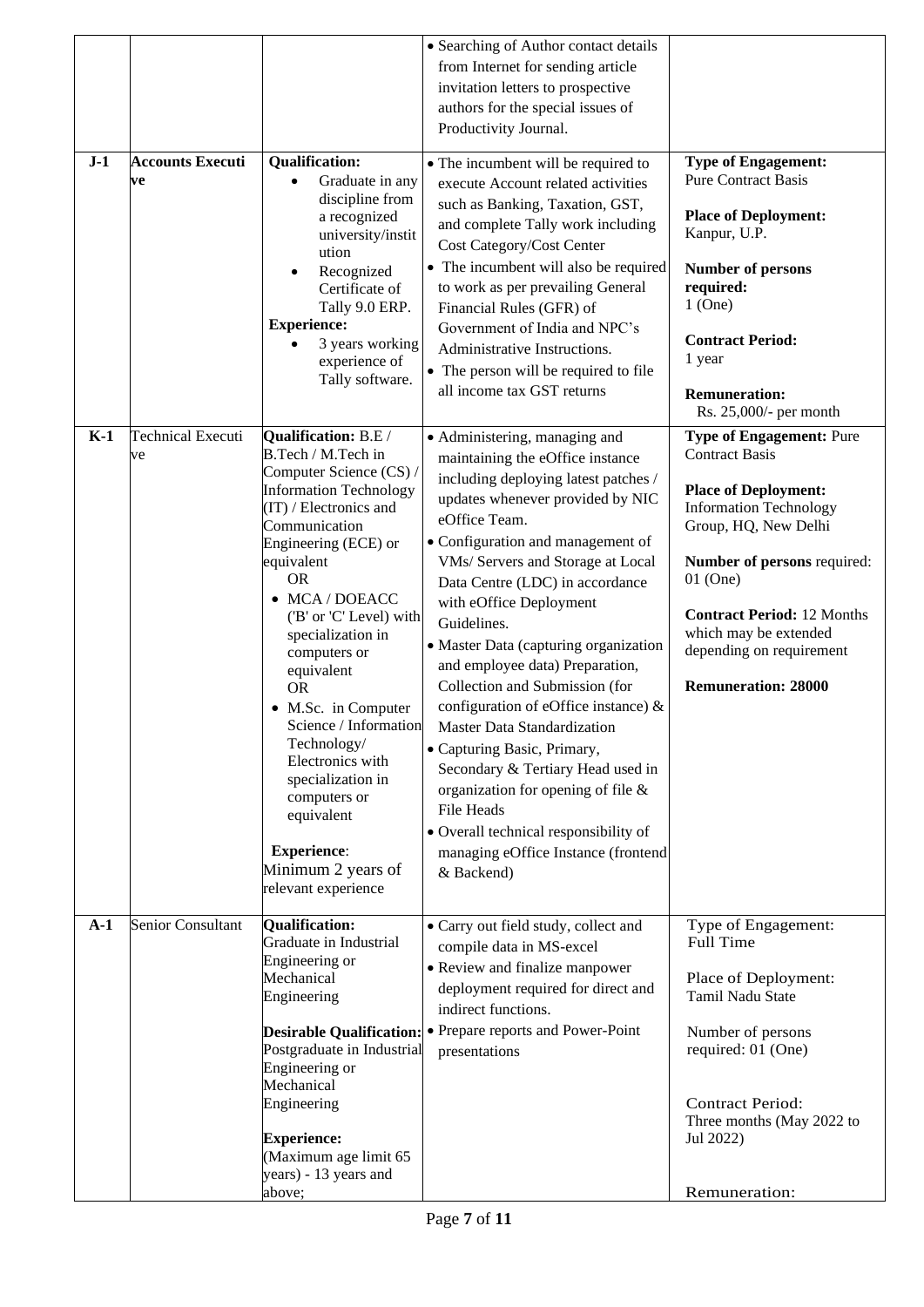| $A-2$ | Project Executive                   | Experience of working in<br>manpower study<br>Knowledge of Tamil<br>language: spoken-must;<br>reading, writing -<br>preferred.<br><b>Qualification:</b><br>Graduate in Industrial<br>Engineering or<br>Mechanical<br>Engineering<br><b>Experience:</b><br>Minimum 1 yrs. of<br>experience working in<br>manpower study<br><b>Knowledge of Tamil</b><br>language: spoken-must;<br>reading, writing -<br>preferred. | • Carryout field study under the<br>supervision of Senior<br>Consultant/NPC Officials,<br>· Collect data compile data in excel.                                                                                                                                                                                                                                                                                                  | INR 75000/- (Rupees<br>Seventy-five thousand only)<br>per month<br>Type of Engagement:<br>Full Time<br>Place of Deployment:<br>Tamil Nadu State<br>Number of persons<br>required: 02 (Two)<br><b>Contract Period:</b><br>Three months (May 2022 to<br>Jul 2022)<br>Remuneration:<br>INR 25000/- (Rupees<br>Twenty-five thousand               |
|-------|-------------------------------------|-------------------------------------------------------------------------------------------------------------------------------------------------------------------------------------------------------------------------------------------------------------------------------------------------------------------------------------------------------------------------------------------------------------------|----------------------------------------------------------------------------------------------------------------------------------------------------------------------------------------------------------------------------------------------------------------------------------------------------------------------------------------------------------------------------------------------------------------------------------|-----------------------------------------------------------------------------------------------------------------------------------------------------------------------------------------------------------------------------------------------------------------------------------------------------------------------------------------------|
| $S-1$ | Project Executive                   | Graduate in any<br>discipline                                                                                                                                                                                                                                                                                                                                                                                     | • Designing of training programme<br>brochures<br>• Sending Training Calendar to<br>stakeholders<br>• Sending emails / brochures seeking<br>nominations for training<br>programmes<br>• Responding to the queries in emails<br>• Database management of training<br>programme participants<br>• Coordination with participants and<br>training coordinators<br>• Compilation of data and preparation<br>of necessary reports     | only) per month<br><b>Type of Engagement:</b><br>Full Time<br><b>Place of Deployment:</b><br>Training Cell, NPC, HQ, New<br>Delhi<br><b>Number of persons</b><br>required: 01 no.<br><b>Contract Period:</b> 11 months<br><b>Remuneration per month:</b><br><b>Remuneration shall be the</b><br>as per minimum wages<br>applicable per month. |
| $T-1$ | <b>Accounts</b><br><b>Executive</b> | <b>Qualification:</b><br>Graduate in any<br>$\bullet$<br>discipline from<br>a recognized<br>university/instit<br>ution<br>Recognized<br>$\bullet$<br>Certificate of<br>Tally 9.0 ERP.<br><b>Experience:</b><br>2 years working<br>experience of<br>Tally software.                                                                                                                                                | • The incumbent will be required to<br>execute Account related activities<br>such as Banking, Taxation, GST,<br>and complete Tally work including<br>Cost Category/Cost Center<br>• The incumbent will also be required<br>to work as per prevailing General<br>Financial Rules (GFR) of<br>Government of India and NPC's<br>Administrative Instructions.<br>• The person will be required to file<br>all income tax GST returns | <b>Type of Engagement:</b><br><b>Pure Contract Basis</b><br><b>Place of Deployment:</b><br>Bengaluru.<br><b>Number of persons</b><br>required:<br>$1$ (One)<br><b>Contract Period:</b><br>1 year<br><b>Remuneration:</b><br>Rs. 28,000/- per month                                                                                            |
| $U-1$ | <b>Accounts</b><br><b>Executive</b> | <b>Qualification:</b><br>Graduate in any<br>$\bullet$<br>discipline from<br>a recognized<br>university/instit<br>ution<br>Recognized<br>Certificate of<br>Tally 9.0 ERP.<br><b>Experience:</b>                                                                                                                                                                                                                    | • The incumbent will be required to<br>execute Account related activities<br>such as Banking, Taxation, GST,<br>and complete Tally work including<br>Cost Category/Cost Center<br>• The incumbent will also be required<br>to work as per prevailing General<br>Financial Rules (GFR) of                                                                                                                                         | <b>Type of Engagement:</b><br><b>Pure Contract Basis</b><br><b>Place of Deployment:</b><br>Kolkata<br><b>Number of persons</b><br>required:<br>$1$ (One)                                                                                                                                                                                      |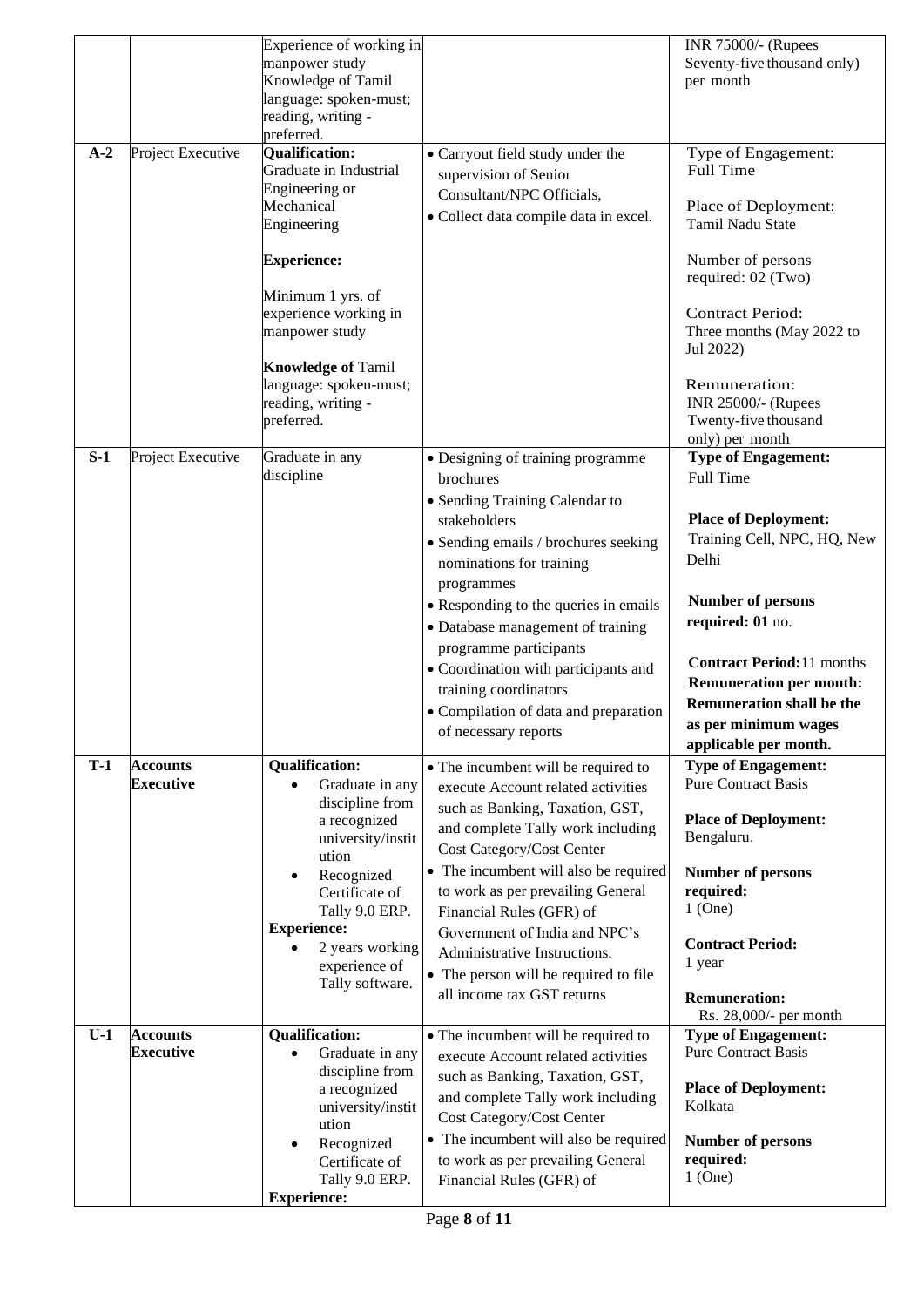|  | 2 years working<br>experience of<br>Tally software. | Government of India and NPC's<br>Administrative Instructions.<br>The person will be required to file<br>all income tax GST returns | <b>Contract Period:</b><br>1 year<br><b>Remuneration:</b><br>Rs. $28,000/$ - per month |
|--|-----------------------------------------------------|------------------------------------------------------------------------------------------------------------------------------------|----------------------------------------------------------------------------------------|
|  |                                                     |                                                                                                                                    |                                                                                        |

## **Terms & Conditions:**

- The engagement shall be purely on a contract basis and will not confer any right for regular appointment in NPC or in its associated organizations. The contractual person shall not been titled to any benefits / compensation/ absorption /regularization of service in the National Productivity Council. The contractual person shall not claim any benefit/compensation/absorption/ regularization of service with NPC under the provision of Industrial Disputes Act, 1947 or Contract Labour (Regulation and Abolition) Act, 1970.
- **Working Hours, Travelling, Daily Allowance, Leave etc.** The contractual person shall be governed as per applicable provisions of NPC for this assignment.
- **General Conditions**
	- In case the performance of the contractual person is not satisfactory, or she/he fails to perform/carry out the functions entrusted or otherwise, or she/he is found in-disciplined or wanting, NPC may terminate the contract at any time without giving any notice and also without assigning any reason thereof.
	- The contractual person shall be required to produce original documents and certificates in support of her/his age, qualification and experience at the time of joining failing which her/his offer of engagement shall stand withdrawn.
	- Only shortlisted candidates will be called for interview/personal discussion.
	- NPC reserves the right to cancel or withdraw this advertisement at any time without assigning any reason whatsoever.

Application can be submitted by sending application as per **Annex-AF** along with self-attested copy of all requisite documents and latest photo via email to [ed-admin@npcindia.gov.in](mailto:ed-admin@npcindia.gov.in) on or before **26/04/2022 by 03:00 pm**.

In the subject of the email, post-code number of the post applied for, should invariably be mentioned (e.g. V-1, **V-2, V-3, V-4 and V-5). Incomplete applications as well as applications without self-attested copies of documents will be rejected.**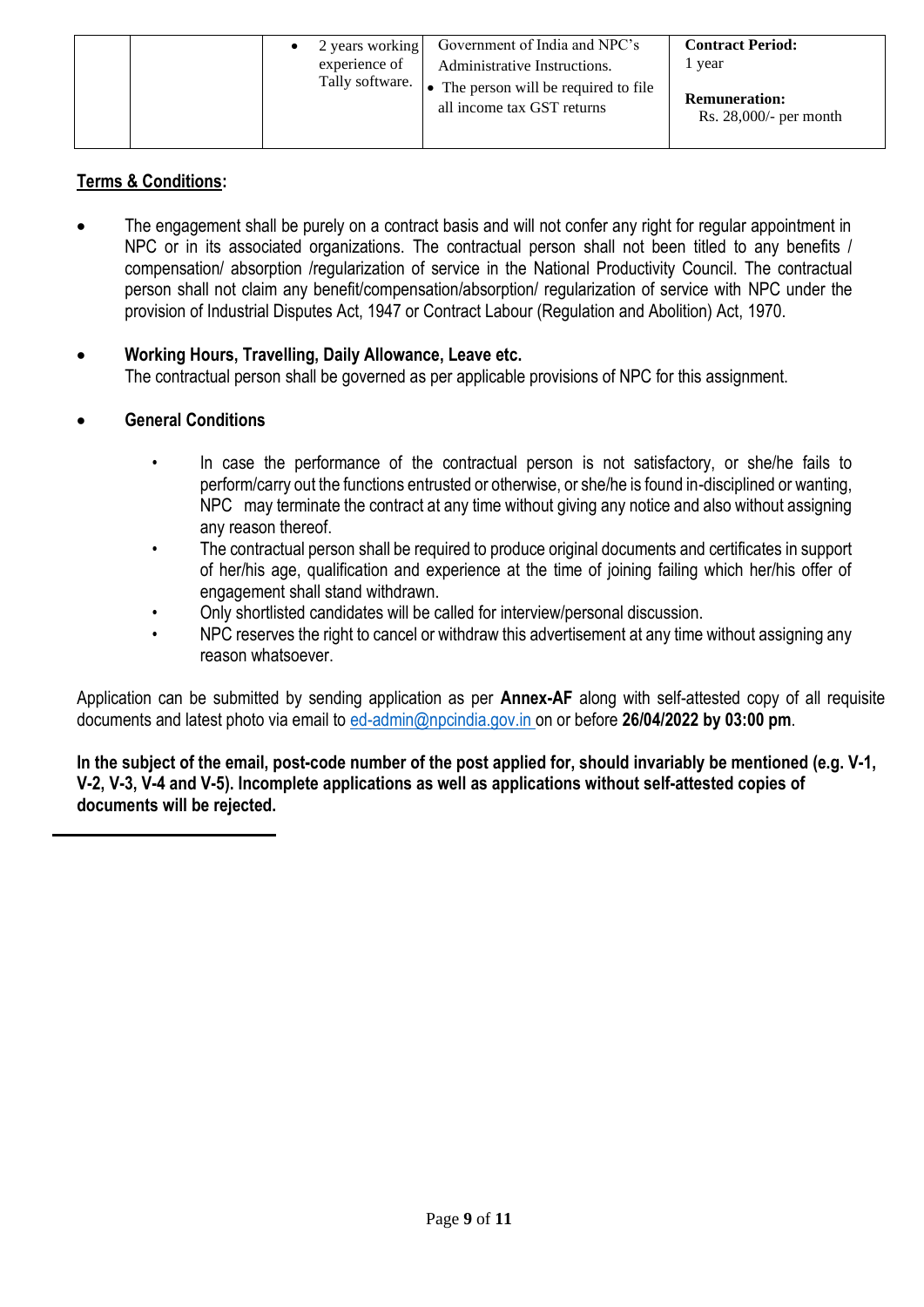### **Application for engagement as contractual person in NPC**

| <b>Name</b>                                                                                                                              |                                                          |
|------------------------------------------------------------------------------------------------------------------------------------------|----------------------------------------------------------|
| Mother's/Father's/Husband's Name                                                                                                         |                                                          |
| Date of Birth<br>(Self-attested copy of proof of date of birth to be<br>enclosed)                                                        |                                                          |
| <b>Address for Correspondence</b>                                                                                                        |                                                          |
| <b>Permanent Address</b>                                                                                                                 |                                                          |
| <b>AADHAR No.</b><br>(Self-attested copy to be enclosed)                                                                                 |                                                          |
| <b>Contact No./Nos.</b>                                                                                                                  |                                                          |
| <b>Email ID</b>                                                                                                                          |                                                          |
| Post applied for                                                                                                                         |                                                          |
| <b>Educational/Technical Qualification (s)</b><br>(Documents should be self-attested as true copy)                                       |                                                          |
| <b>Details</b><br><b>of</b><br>experience<br>to<br>be<br>in Performa appended as "APPENDIX"<br>attached                                  | Duly filled<br>Performa<br>"APPENDIX"<br>is<br>attached. |
| Date of retirement and name of the office where the<br>officer was last working. Enclose the copy of PPO.<br>(In case of retired person) |                                                          |
| Any other relevant information (use a separate<br>sheet, if necessary)                                                                   |                                                          |

The information furnished above is true to the best of my knowledge and belief. I have carefully read the terms and conditions mentioned in the advertisement done by NPC and they are acceptable by me. I certify that no disciplinary proceedings are pending against me, as on date. I also state that I have disclosed all material facts.

Date: **Signature of the Applicant**